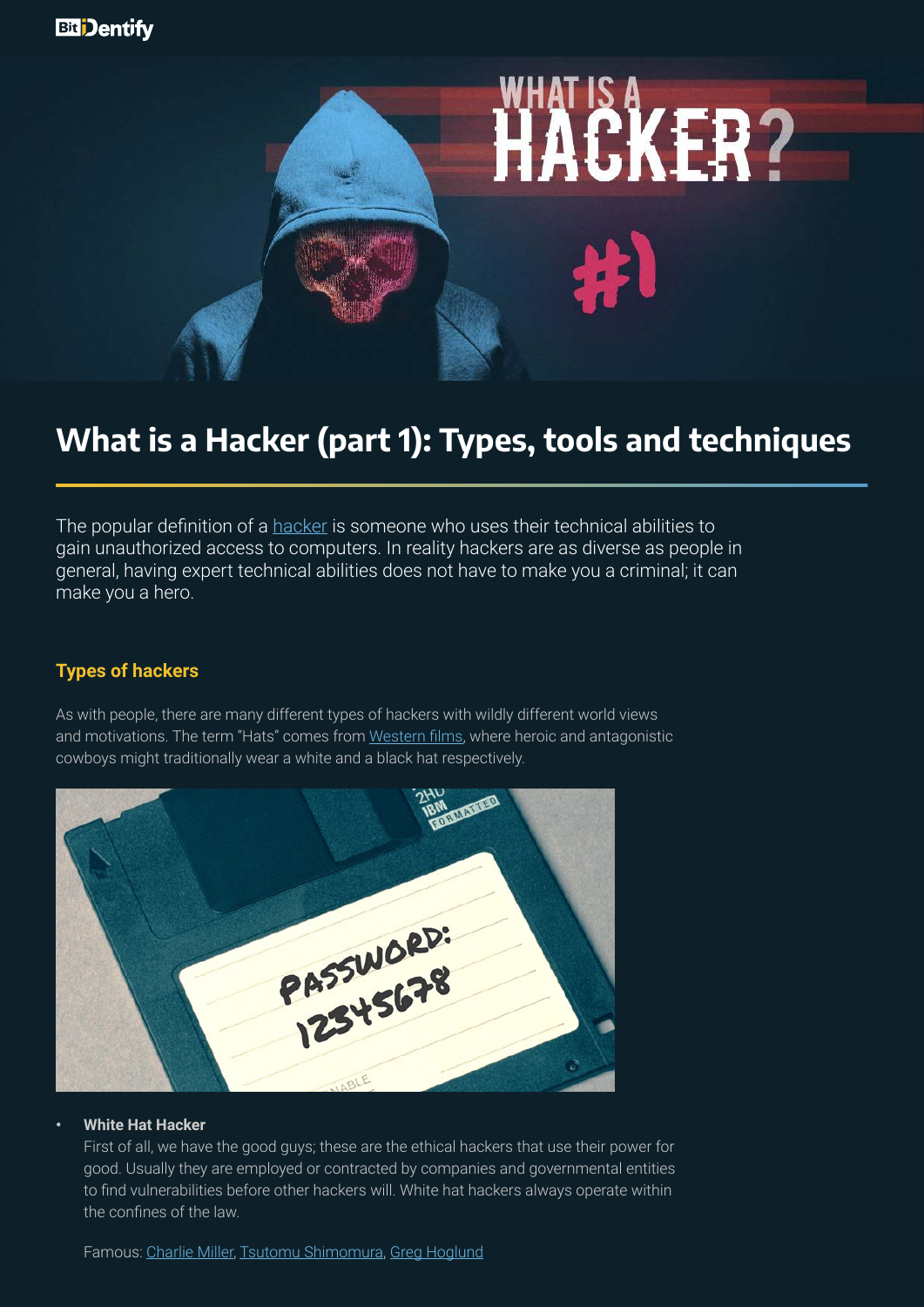# **• Black Hat Hacker**

On the opposite side of the spectrum, the Black Hats operate outside any moral and legal framework, motivated by personal or financial gain. They break into systems, steal login credentials and private data which they use for extortion or put up for sale online.

Infamous: [Kevin Mitnick,](https://en.wikipedia.org/wiki/Kevin_Mitnick) [Jonathan James,](https://en.wikipedia.org/wiki/Jonathan_James) [Albert Gonzalez](https://en.wikipedia.org/wiki/Albert_Gonzalez)

### **• Grey Hat Hacker**

As the name suggests the Grey Hat hacker is a mix of both White and Black hats. They look for vulnerabilities without permission but often report them to the owner, sometimes for free and sometimes with demand for compensation. If that demand is not meet they might leak the information online or exploit it, becoming a Black Hat.

Famous: [Adrian Lamo](https://en.wikipedia.org/wiki/Adrian_Lamo), [Gary McKinnon,](https://en.wikipedia.org/wiki/Gary_McKinnon) [Kevin Poulsen](https://en.wikipedia.org/wiki/Kevin_Poulsen)

### **• Red Hat Hacker**

These are the hunters of the hacker world, and their prey are Black Hats. Their sole objective is to destroy the efforts of illegal hackers and take their infrastructure down.

### **• Blue Hat Hacker**

These are novice hackers who's main agenda is revenge on anyone who makes them angry. They have little interest in learning and use ready-made scripts to do their dirty work.

### **• Green Hat Hacker**

You will find the Green Hats on online hacking forums asking questions to the more seasoned professionals. These are the amateurs eager to learn the tools of the trade and become a full-blown hacker.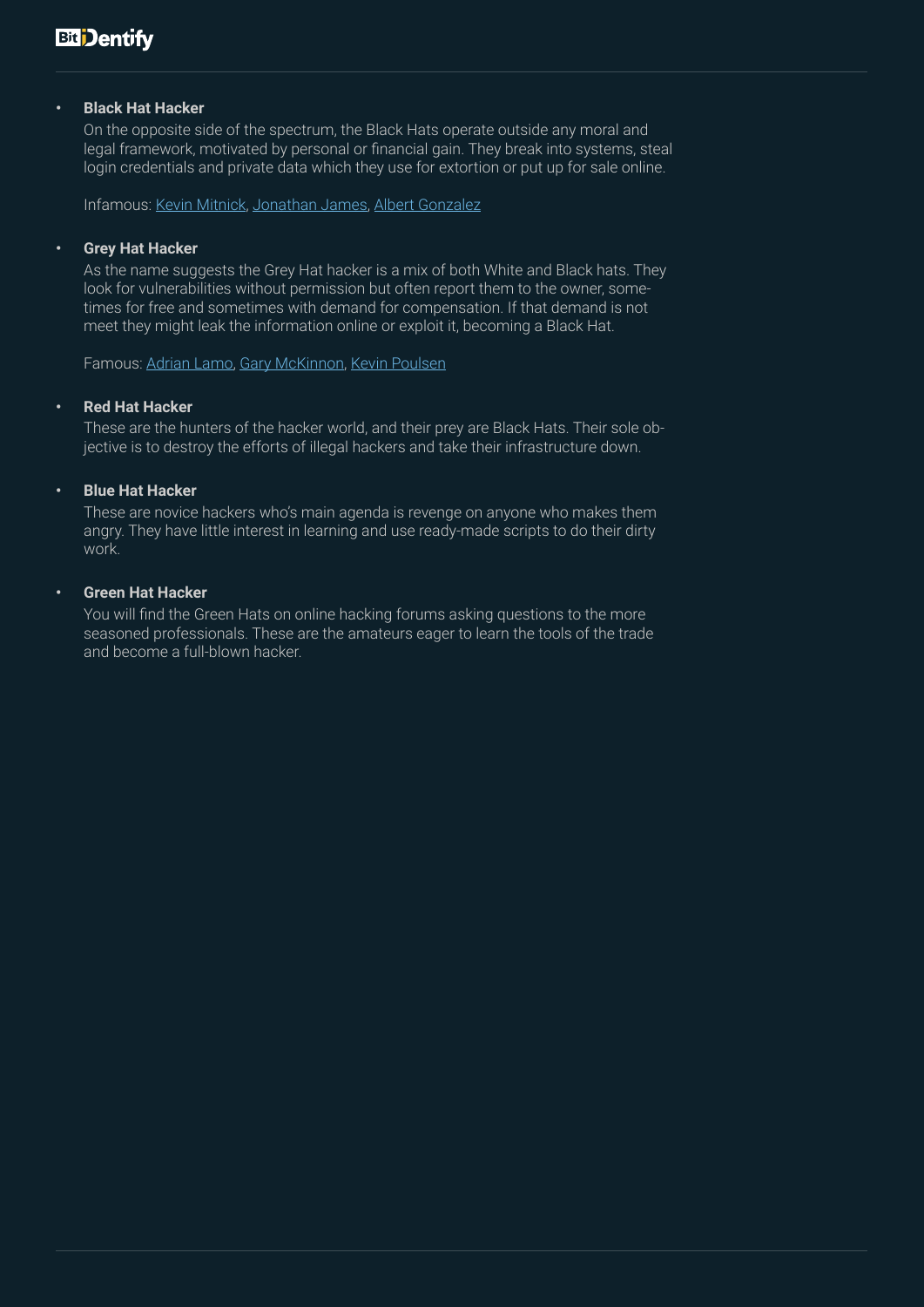# **Common hacking tools**

Most Hacking tools are used by both security researchers and criminals. If the tool finds a vulnerability it can be patched, or exploited, depending on your ethical alignment.



### **• Rootkits**

Special software that allows a hacker to gain remote access to a victim's computer. Originally, rootkits were developed to fix software problems remotely but have since then been weaponized by hackers.

In the news: [Sony BMG copy protection rootkit scandal,](https://www.networkworld.com/article/2998251/sony-bmg-rootkit-scandal-10-years-later.html) [Greek wiretapping case](https://en.wikipedia.org/wiki/Greek_wiretapping_case_2004%E2%80%9305)

### **• Keyloggers**

Software designed to eavesdrop on the victim's computer, recording every keystroke the user does. Everything is intercepted and stored on a log file, credit card numbers, personal communication, phone numbers, passwords.

In the news: [Selectric Bug \(Oldschool\)](https://www.cryptomuseum.com/covert/bugs/selectric/), [PunkeyPOS](https://www.pandasecurity.com/mediacenter/malware/punkeypos/)

### **• Vulnerability scanners**

A software that scans large networks of computers to find weaknesses that can be exploited or patched. For example, a White Hat scans to find holes to patch while a Black Hat scans to find holes to exploit.

Most used: [Sn1per](https://xerosecurity.com/wordpress/product/sn1per-professional-v6/), [Nessus](https://www.tenable.com/products/nessus), [MBSA,](https://en.wikipedia.org/wiki/Microsoft_Baseline_Security_Analyzer) [GFI Languard](https://www.gfi.com/products-and-solutions/network-security-solutions/gfi-languard)

### **• Worm, Virus & Trojan**

Worms and Viruses are malicious programs designed to steal your data and spread to other computers within the network. Trojans are impostors, files that look like desirable programs but contain malicious code. The main difference is that Trojans do not infect other computers; they do not self-replicate.

Most destructive: [ILOVEYOU](https://en.wikipedia.org/wiki/ILOVEYOU), [MyDOOM,](https://en.wikipedia.org/wiki/Mydoom) [Storm Worm,](https://en.wikipedia.org/wiki/Storm_Worm) [SLAMMER](https://en.wikipedia.org/wiki/SQL_Slammer)

### **• Botnet**

A Botnet is a series of hijacked computers all around the world that the Hacker controls. They can be used to perform DDoS-attacks, bringing down specific servers with massive amount of traffic. Botnets are created and managed by Hackers that either use them for their own purposes or sell them as a service.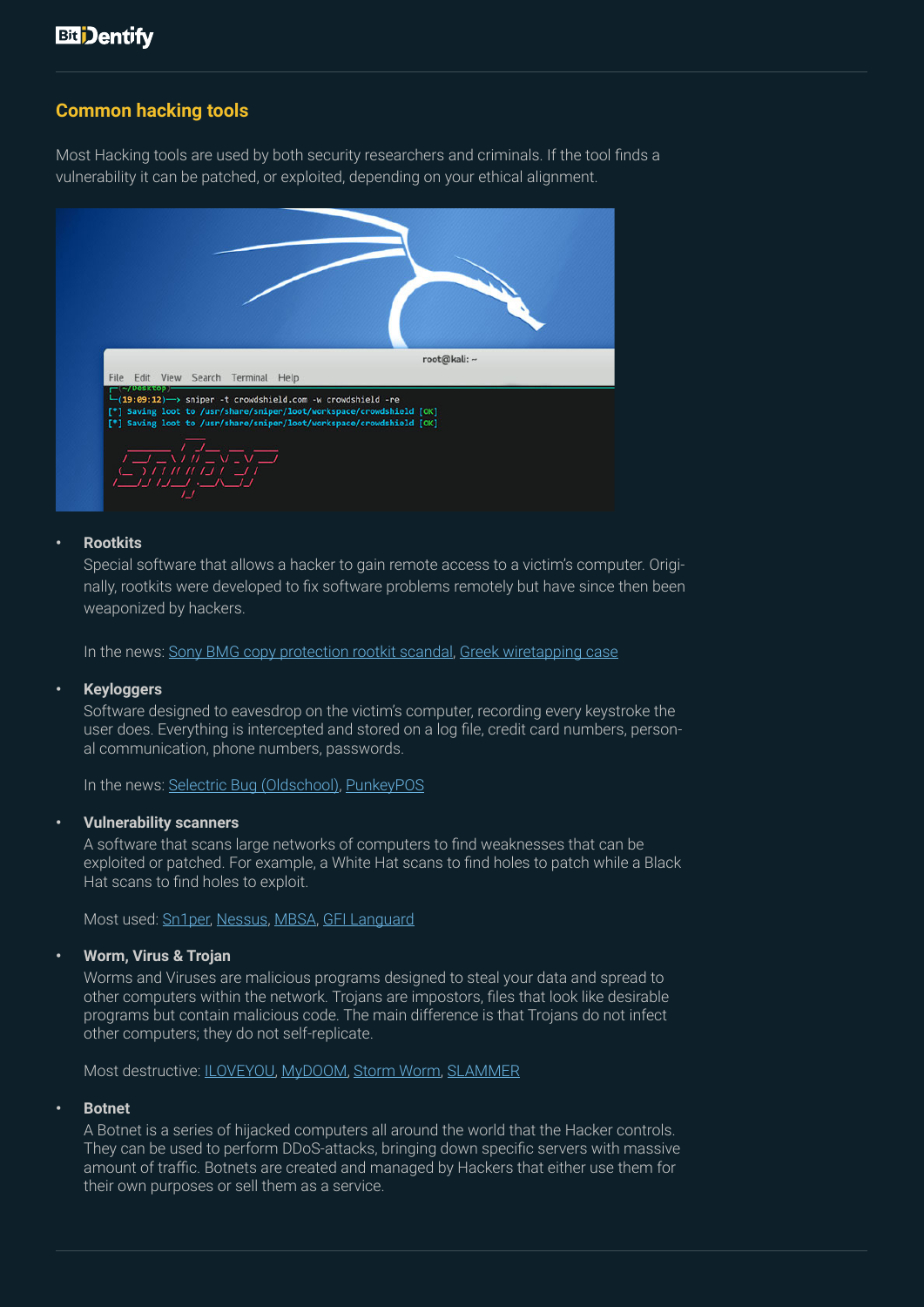# **Common hacking techniques**

Usually a Hacker deploys multiple techniques to reach their goal, sometimes the simplest ways are the most efficient. Using social engineering techniques exploiting human kindness, greed and curiosity to gain access is not uncommon.



### **• Phishing**

The Hacker makes a perfect copy of a popular website and uses a URL that is close enough to the original to go unnoticed. He then sends a legitimate-looking email to the target containing a link to the phishing site. The target will unknowingly sign in to the fake website giving the hacker his login credentials.

More info: [Phishing.org,](https://www.phishing.org/phishing-examples) [Tripwire](https://www.tripwire.com/state-of-security/security-awareness/6-common-phishing-attacks-and-how-to-protect-against-them/) Attacks: [Phish Phry,](https://www.forbes.com/sites/billsinger/2012/05/15/feds-catch-their-illegal-limit-in-operation-phish-phry/#7ed8627b6265) [Walter Stephan,](https://www.reuters.com/article/us-facc-ceo-idUSKCN0YG0ZF) [FMS Scam](https://eu.usatoday.com/story/money/2017/05/23/target-pay-185m-2013-data-breach-affected-consumers/102063932/)

### **• SQL Injections**

Most websites use an SQL database to store information about their customers. An application communicating with that database can be exploited with SQL-injections if it's poorly coded. The attack is executed on the website's user-input fields (search box, login box, etc) that accept illegal input, giving the hacker access to the database.

More info: [Wiki,](https://en.wikipedia.org/wiki/SQL_injection) [Portswigger](https://portswigger.net/web-security/sql-injection) Attacks: [TalkTalk](https://www.theregister.co.uk/2015/11/06/talktalk_claims_157000_customers_data_stolen/), [WTO](http://securityaffairs.co/wordpress/36528/hacking/anonymous-breached-wto-db.html), [Wall Street Journal](https://www.pcworld.com/article/2457240/sql-injection-flaw-in-wall-street-journal-database-led-to-breach.html)

### **• DoS/DDoS**

In a Denial of Service attack, the hacker uses a Botnet (network of hijacked computers) to flood a specific server with massive amounts of traffic. The server is quickly overloaded, and all websites hosted on it will be offline.

More info: [Wiki,](https://en.wikipedia.org/wiki/Denial-of-service_attack) [Cloudflare](https://www.cloudflare.com/learning/ddos/what-is-a-ddos-attack/) Attacks: [Github](https://thehackernews.com/2018/03/biggest-ddos-attack-github.html), [Occupy Central Hong Kong,](https://www.forbes.com/sites/parmyolson/2014/11/20/the-largest-cyber-attack-in-history-has-been-hitting-hong-kong-sites/) [CloudFlare](https://blog.cloudflare.com/technical-details-behind-a-400gbps-ntp-amplification-ddos-attack/)

### **• Brute Force**

Essentially it's guessing passwords until the hacker get's it right. If a user has a weak password, i.e. "1234" or "password", the hacker can try to guess it either by hand or using specialized tools.

### More info: [Wiki,](https://en.wikipedia.org/wiki/Brute-force_attack) [Infosec](https://resources.infosecinstitute.com/popular-tools-for-brute-force-attacks/#gref)

Attacks: [GitHub,](https://www.pcworld.com/article/2065340/github-bans-weak-passwords-after-bruteforce-attack-results-in-compromised-accounts.html) [Alibaba's Taobao,](https://www.reuters.com/article/us-alibaba-cyber/hackers-attack-20-million-accounts-on-alibabas-taobao-shopping-site-idUSKCN0VD14X) [U.S Utility Control System](https://www.greentechmedia.com/articles/read/utility-control-system-was-hacked-homeland-security-says)